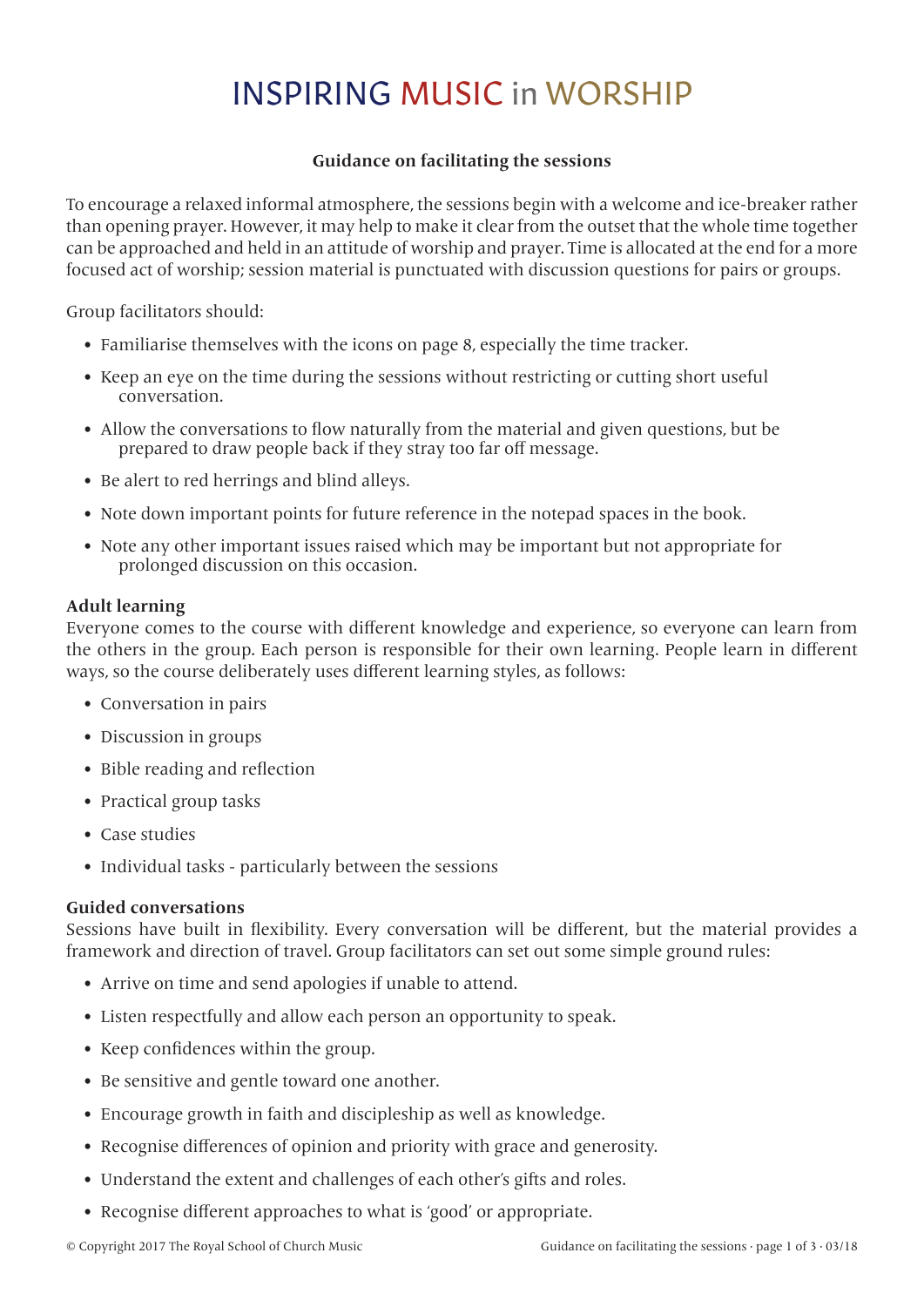# INSPIRING MUSIC in WORSHIP

Please note that *Inspiring Music in Worship* is not:

- A magic cure-all that will suddenly and miraculously solve all your music difficulties. This is a project that demands engagement and effort – both during the course and after it.
- A time to whinge and moan
- An opportunity to criticise others

Bear in mind too that some participants may say things that sound like criticisms, but are in fact no more than personal reflections (sometimes off-the-cuff) on experiences and possibilities. These could flag up areas of weakness that could be further explored within the course or (if appropriate) addressed at some later stage in other ways.

## **What the Bible says**

The readings have been carefully chosen to introduce the reader to different approaches to worship. The choice of different types of literature encourages biblical literacy and broader understanding.

This section is in the style of 'Lectio Divina' (Latin literally meaning 'divine reading'), which allows the scriptures to speak for themselves. The instructions in the book guide group members through the process, but it may also be helpful to consider some further principles of 'Lectio Divina'.

- Read each passage aloud prayerfully without rushing.
- Reflect consciously laying down any personal agenda and open to what God might want to say through these scriptures.
- Read each passage again which texts really stand out?
- Respond together allow each person to share the words or phrases that stand out to them without explanation or comment.
- Rest spend a moment or two in stillness in God's presence.

This is a great way to encourage even the most reticent group member to speak and share something. Consider what prayer is being evoked? The response is inspired by meditation on the Word of God, so encourage everyone to continue to ruminate on these verses after the session. The results of this kind of ongoing meditation and reflection on the scriptures can be transformative for both individuals and churches. Group members can then use the on-line commentary to explore context, history and significance further if they wish.

#### **Sections B and C**

After refreshments, everyone has a choice of two options (except in Session 1): a practical task (Section B) or case studies (Section C). Groups can divide and tackle both sections or they can choose the option that suits them best. They may choose different options in different sessions. Flexibility is key.

Practical tasks relate to the theme of the session and may involve work alone, in twos and threes, or as a whole group.

Case studies are based on real churches, which have been renamed to protect anonymity. These give participants the opportunity to consider familiar scenarios in an objective way.